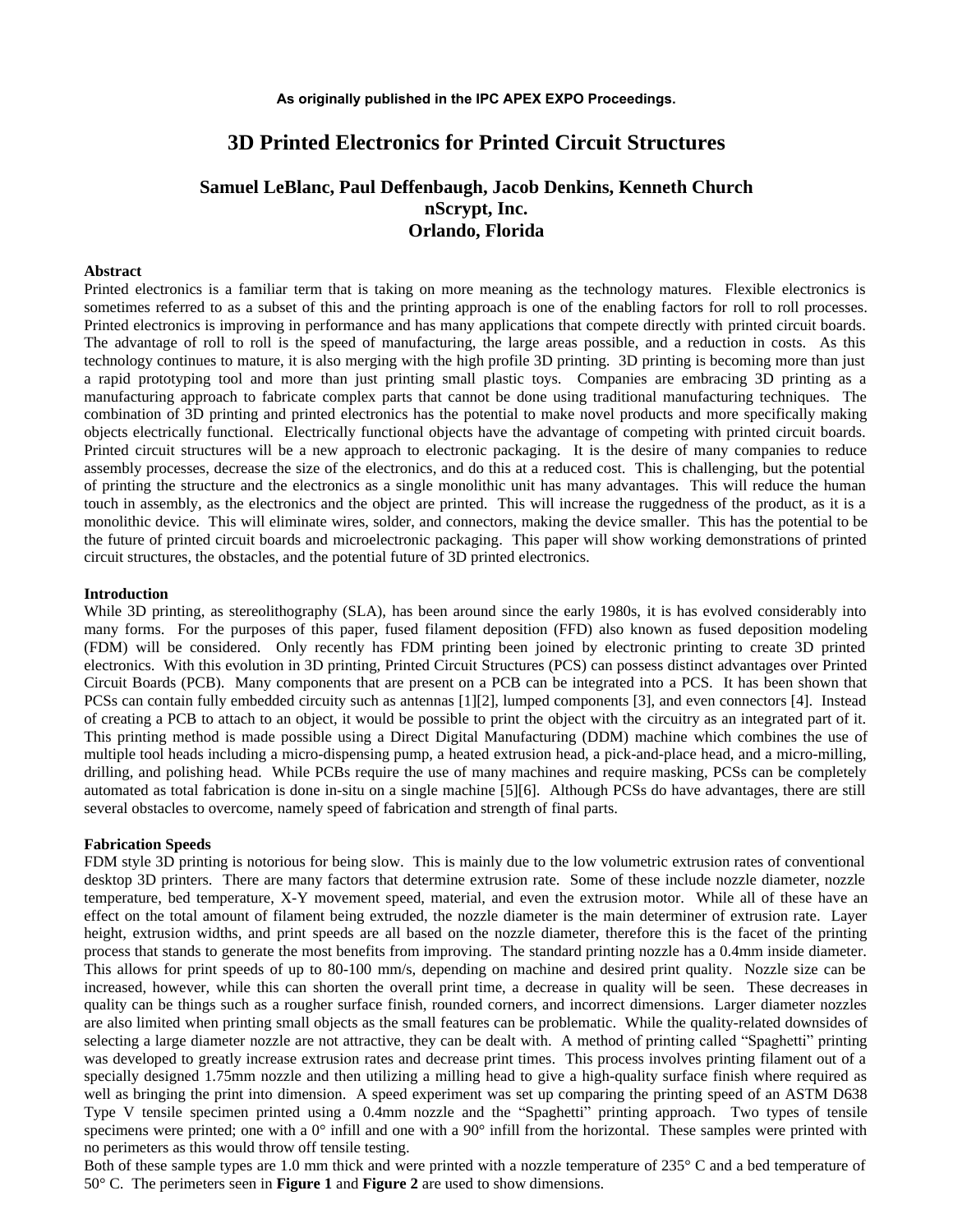

**Figure 1: ASTM D638 Type V Tensile Specimen 0° Infill**



**Figure 2: ASTM D638 Type V Tensile Specimen 90° Infill**

When printed with the 0.4 mm nozzle, each tensile specimen completed printing in 4 minutes and 24 seconds. When done with the Spaghetti method, each tensile specimen averaged 1 minute and 58 seconds total time with the actual 3D printing portion only taking 32 seconds. This experiment was repeated 25 times. Not only did the "Spaghetti" method complete the object more than twice as fast, the final surface finish from milling was far superior to that of the conventionally printed specimen.



**Figure 3: Spaghetti Printed Tensile Specimen Before and After Milling**



**Figure 4: 0° Printed Tensile Specimen Using 0.4mm Nozzle**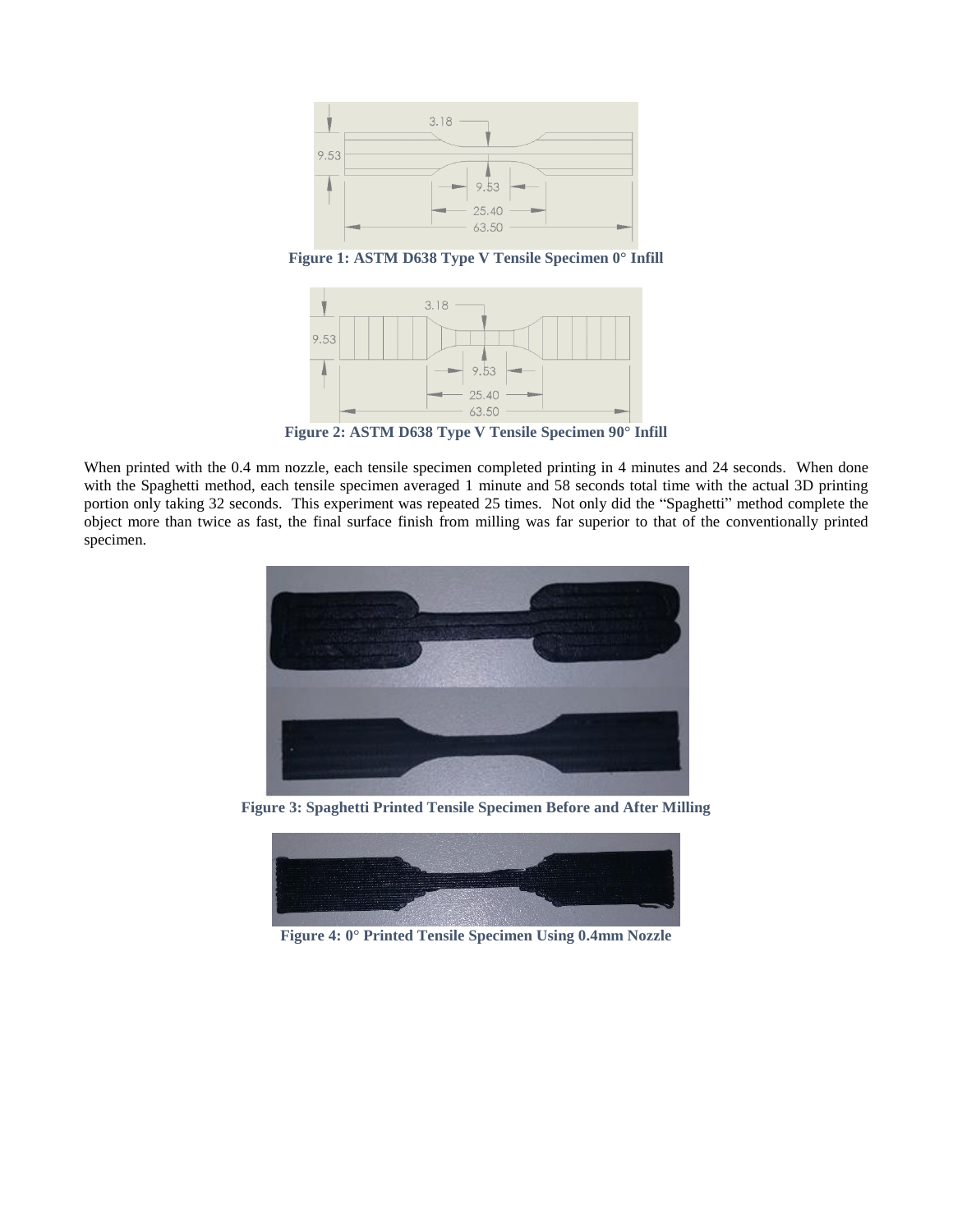

**Figure 5: Micro-Dispensed Conductive Paste on 3D Printed Substrate**

This benefits PCS greatly as printing the electronics portions requires a smooth surface for conductive material to be dispensed. Normally, for a conductive print to be successful, the FDM substrate layer needs to be printed with a nozzle as small as 100 microns to provide a smooth surface for the conductive material to be printed accurately and true to design. Although surface mapping is available, which enables contour printing, a smooth surface is preferred. This also provides an ideal surface when printing multiple thermoplastics onto one another.



**Figure 6: Steps of a Printed USB Device**

The smooth surface enabled the level placement of a USB chip using pick-and-place. Then conductive paste was dispensed to extend the pads of the USB from the chip. Next, a polycarbonate shell was printed around the perimeter of the circular portion to form a cup for an epoxy to be dispensed. Once cured, the epoxy was milled smooth. This is a small demonstration of multi-material, multi-process in-situ PCS fabrication.

### **Strength of Printed Parts**

Printable fused filaments range from somewhat durable materials such as acrylonitrile butadiene styrene (ABS) to flexible thermoplastic elastomers (TPE) and even FST-rated ULTEM. These materials have their own strengths and weaknesses. Whether it is the high impact strength of ABS or the chemical and temperature stability of ULTEM, choosing the right material for a particular application can determine whether or not it is successful. However, FDM printed parts fall well short of the strengths of other fabrication methods such as injection molding [7]. This is due to the fact that the strength of 3D printed parts rely on layer-to-layer surface adhesion, adhesion of side-by-side printed lines, and print direction as well as the mechanical properties of the material itself. Another aspect of 3D printing that decreases overall strength of printed parts compared to bulk material properties is the presence of voids that are introduced into the part during the printing process.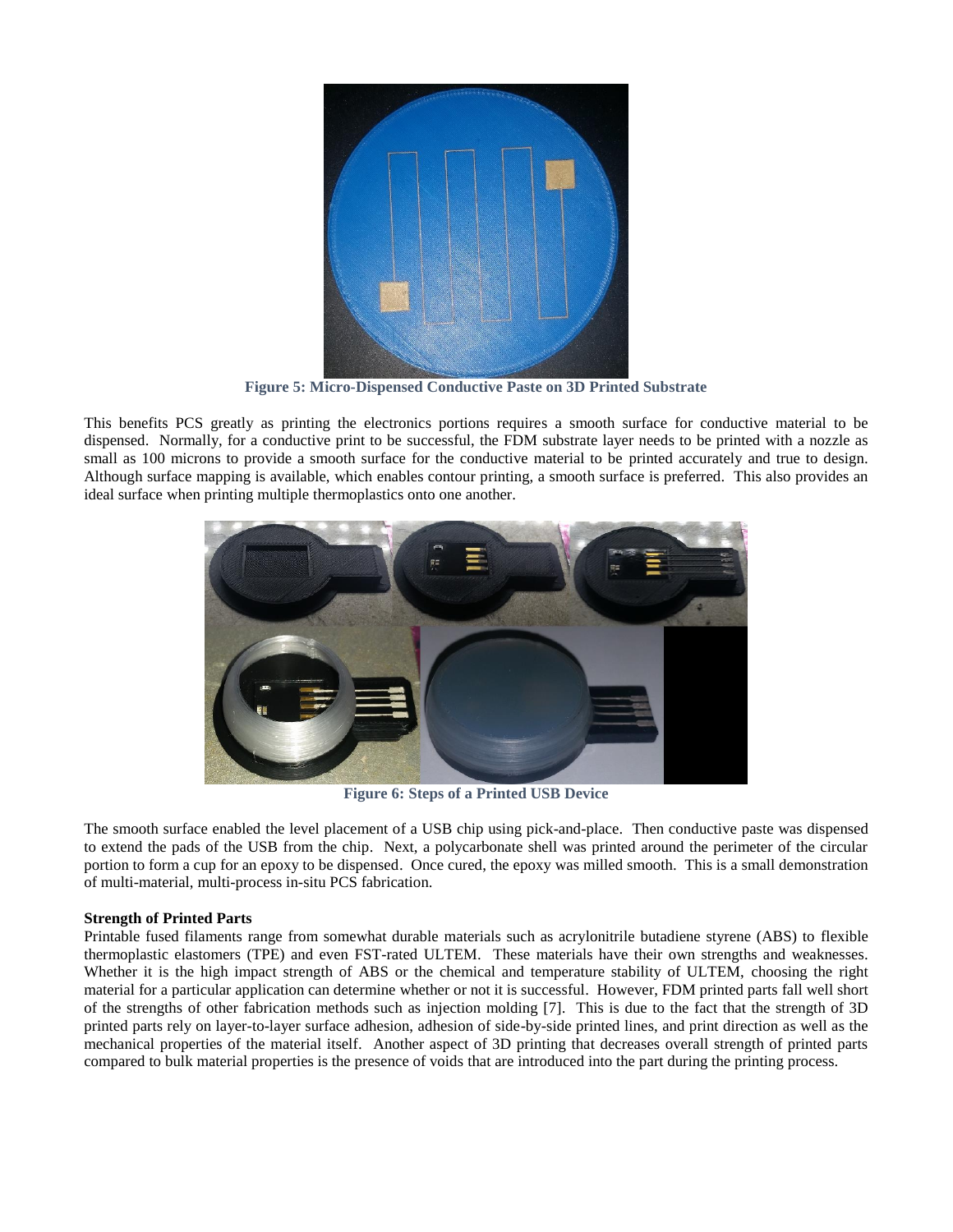

**Figure 7: Cross Section View of Printed Layers with a 0.4mm Nozzle**



**Figure 8: Cross Section View of "Spaghetti" Printed Layers**

In both of these examples (**Figure 7** and **Figure 8**), voids can be observed wherever there is an overlap of side-by-side lines. This is due to the fact that the edges of printed lines are rounded. To combat voids, an overlap factor can be input into the generation of the print path of the object. This will squeeze the lines closer together, minimizing voids, to an extent. When a high overlap factor is specified, the material being squeezed together must go somewhere and thus it is displaced upwards. This will create a rough surface finish if on the top layer and could throw off overall height dimensions if allowed to compound throughout the print. When printed with the 0.4mm nozzle, many, albeit smaller, voids are introduced into the object. While the few voids that are present with the Spaghetti printed layer are larger, the total void area of the parts printed with the 0.4mm nozzle is greater. These voids contribute to the  $\sim$ 10% difference in ultimate tensile strength for the printed specimens (**Figure 9**).



**Figure 9: UTS Comparison of "Spaghetti" and 0.4mm Nozzle Tensile Specimens**

The print direction plays a major role in the strength of printed parts [7][8]. It is common practice when printing structural parts to have layers printed in the direction of force that the final part will experience. To exemplify why printing in the direction of force is important, tensile specimens were printed in the direction of force (0° specimens) and perpendicular to the direction of force (90° specimens). The 0° specimens failed at an average of 47.028 MPa UTS while the 90° specimens failed at a much lower force of 13.572 MPa, a ~72% loss of strength. The difference in observed UTS is drastic and shows the effect that print direction has on strength. This difference is again due to the fact that since the direction of force is perpendicular to the 90° specimen's print direction, the adhesion between lines is the only thing providing resistance rather than the material itself.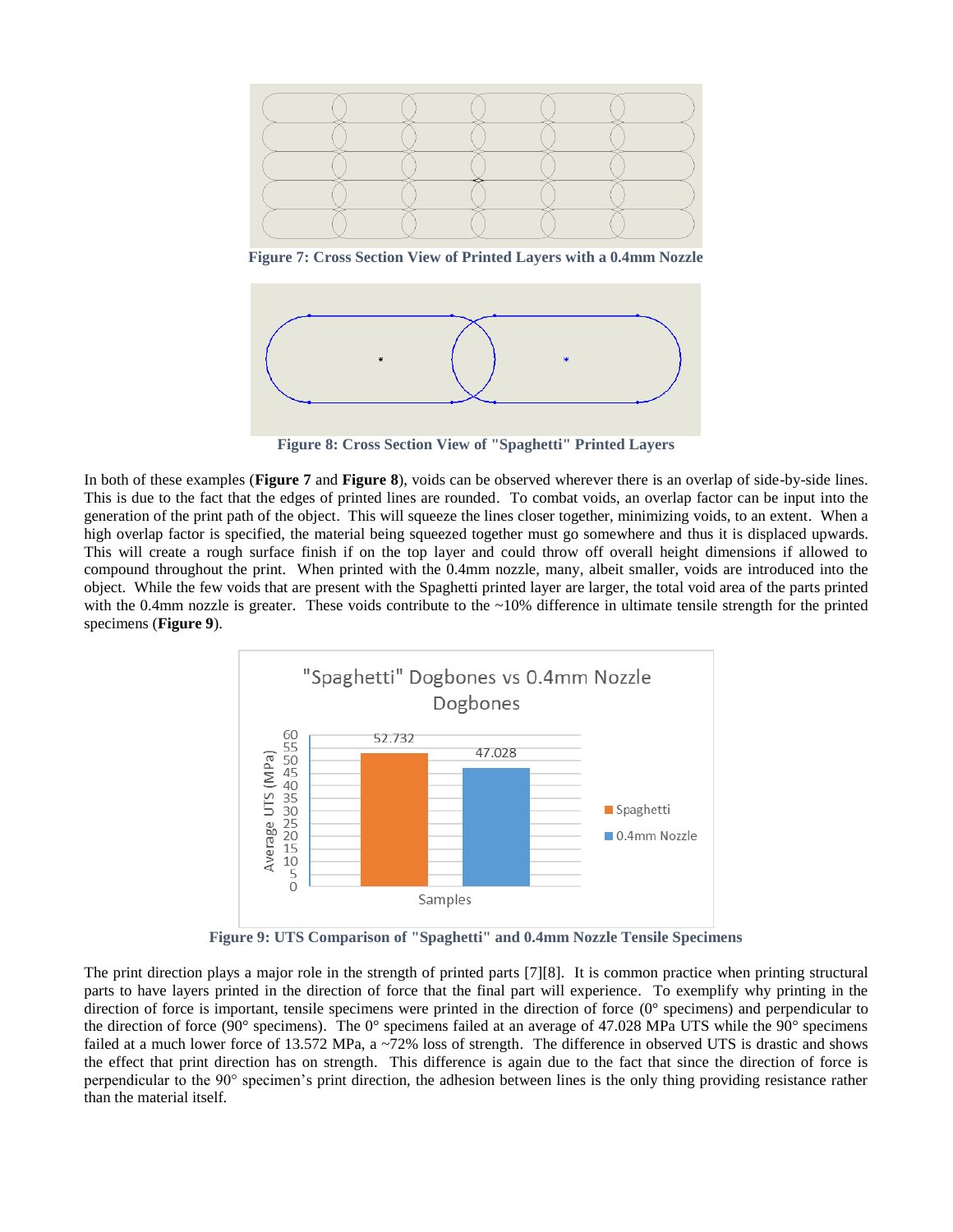

**Figure 10: UTS of 0° and 90° Tensile Specimens**

Ideally, there would be strength in every direction as there can be multiple directions of force in certain applications. It is common in 3D printing to not print  $0^{\circ}$  or  $90^{\circ}$  infills, but rather to print 45° as this would provide strength in multiple directions [7][8]. However, this is a compromise as this decreases the overall tensile strength when compared to printing solely in the direction of force. Furthermore, if the direction of force is in the Z-direction, the same problem arises because layer adhesion is the predominant factor in determining how much force a part can be subjected to before failure. Since layer and side-by-side line adhesion are aspects of 3D printing, there needs to be a way to increase the force they can sustain. To do this, a "reflow" experiment was performed. The approach was to use a temperature-controlled laser to heat and essentially "reflow" the already-printed plastic. A 30W laser was mounted on the machine and was placed just above the  $90^\circ$  tensile part. Using a non-contact thermometer, the temperature of the plastic part was elevated and held to 120° C while the laser traveled across the surface of the specimen. The laser completed three passes over the middle section of the part, reflowing the plastic and increasing the adhesion between layers.



*Figure 11: Laser "Reflowed" Tensile Part*

Tensile testing these "reflowed" samples yielded an average 21.574 MPa UTS compared to the untreated samples' average 13.572 MPa UTS, a 58% increase.



**Figure 12: Average UTS of "Reflowed" and Untreated 90° Tensile Parts**